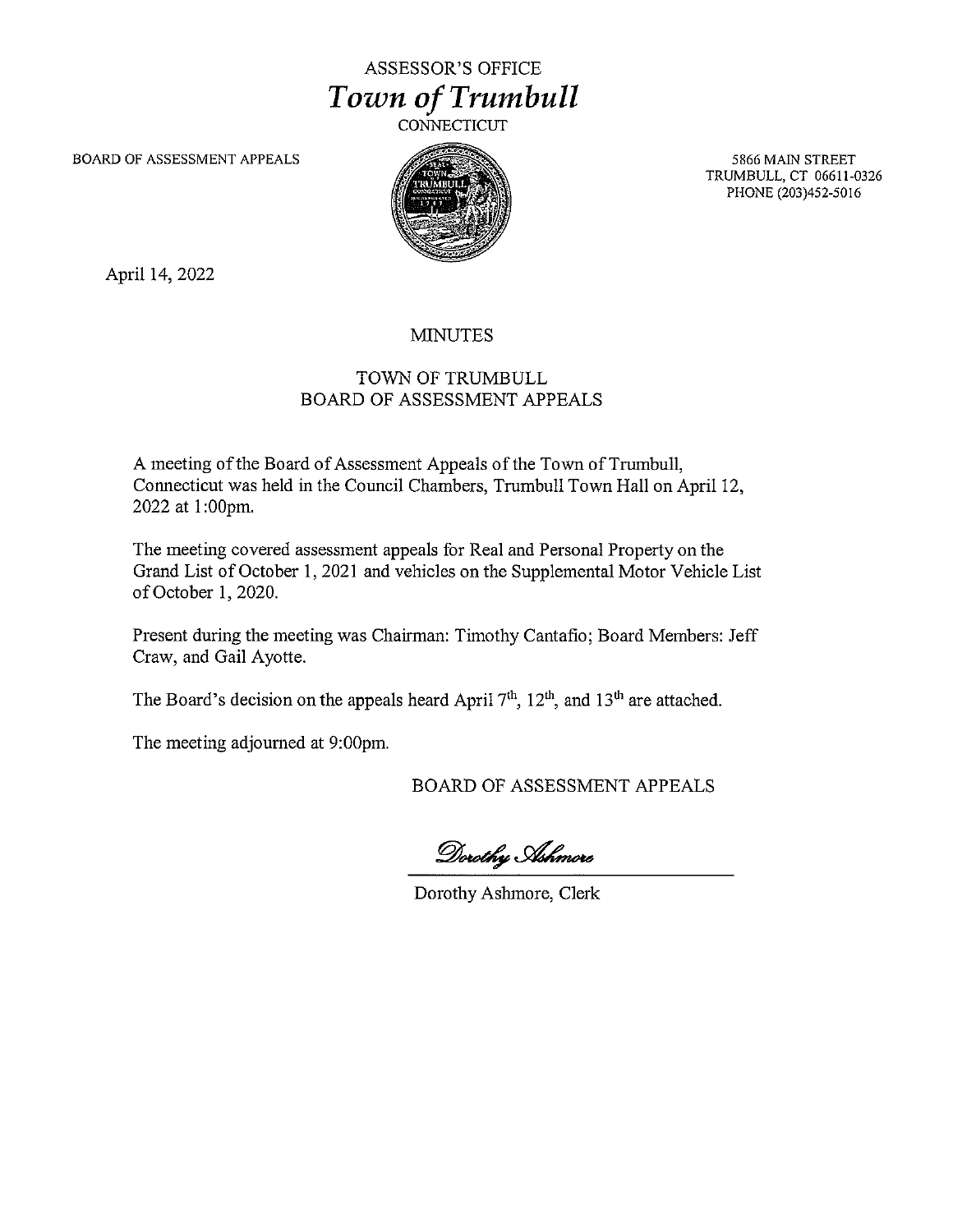| PETITIONER NAME                              | <b>PROPERTY ADDRESS</b>   | <b>ACTION</b><br><b>TAKEN</b>    |
|----------------------------------------------|---------------------------|----------------------------------|
| VLAD & LANA<br><b>SMOLITSKY</b>              | <b>102 IMPERIAL COURT</b> | <b>GRANTED IN</b><br>PART        |
| <b>THOMAS &amp; SUSAN</b><br><b>FRENCH</b>   | <b>106 IMPERIAL COURT</b> | <b>GRANTED IN</b><br>PART        |
| <b>MARGARET GALLACE</b>                      | 108 IMPERIAL COURT        | <b>GRANTED IN</b><br>PART        |
| LEON & LUDMILA<br><b>SKOLNIK</b>             | <b>110 IMPERIAL COURT</b> | <b>GRANTED IN</b><br>PART        |
| <b>DENNIS &amp; HILLARY</b><br><b>DOCIMO</b> | <b>112 IMPERIAL COURT</b> | <b>GRANTED IN</b><br><b>PART</b> |
| <b>MICHAEL WOLSON</b>                        | <b>114 IMPERIAL COURT</b> | <b>GRANTED IN</b><br>PART        |
| <b>ANTHONY BENTO</b>                         | <b>116 IMPERIAL COURT</b> | <b>GRANTED IN</b><br><b>PART</b> |
| <b>WILLIAM &amp; CHERI</b><br><b>IRWIN</b>   | <b>118 IMPERIAL COURT</b> | <b>GRANTED IN</b><br><b>PART</b> |
| <b>DAVID &amp; ELECTRA</b><br><b>TEMPEST</b> | <b>120 IMPERIAL COURT</b> | <b>GRANTED IN</b><br>PART        |
| EDITH NISBERG                                | 122 IMPERIAL COURT        | <b>GRANTED IN</b><br>PART        |
| NANCY WALKER                                 | <b>124 IMPERIAL COURT</b> | <b>GRANTED IN</b><br><b>PART</b> |
| PAULA & MICHAEL<br><b>POISELLA</b>           | <b>35 REGENCY CIRCLE</b>  | <b>GRANTED IN</b><br>PART        |
| MOHANDORAI<br>TINNANUR                       | <b>1 REGENCY CIRCLE</b>   | <b>GRANTED IN</b><br>PART        |
| JOHN THERIAULT                               | <b>3 REGENCY CIRCLE</b>   | <b>GRANTED IN</b><br>PART        |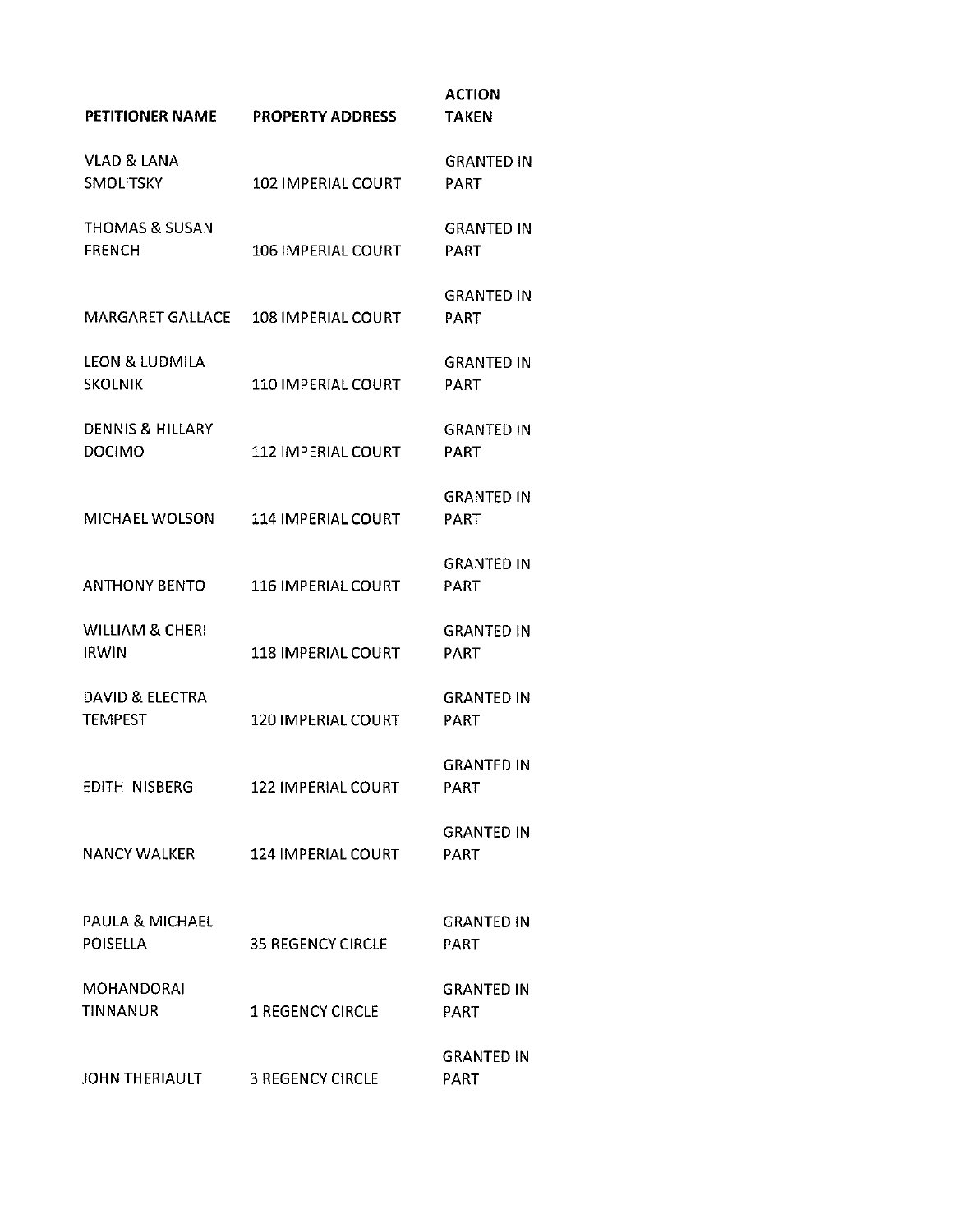| <b>PETITIONER NAME</b>                        | <b>PROPERTY ADDRESS</b>  | <b>ACTION</b><br><b>TAKEN</b>    |
|-----------------------------------------------|--------------------------|----------------------------------|
| <b>ESTHER</b><br>VANDERSHOOT                  | <b>5 REGENCY CIRCLE</b>  | <b>GRANTED IN</b><br><b>PART</b> |
| MARK & LAURA IAIA                             | <b>6 REGENCY CIRCLE</b>  | <b>GRANTED IN</b><br>PART        |
| <b>STANLEY &amp; PAMELA</b><br><b>HANOVER</b> | <b>7 REGENCY CIRCLE</b>  | <b>GRANTED IN</b><br>PART        |
| JAQUELINE RAGONESI 8 REGENCY CIRCLE           |                          | <b>GRANTED IN</b><br><b>PART</b> |
| <b>FREDERICK WEST</b>                         | <b>9 REGENCY CIRCLE</b>  | <b>GRANTED IN</b><br>PART        |
| JOSEPH & ANGELA<br><b>CENATEMPO</b>           | <b>10 REGENCY CIRCLE</b> | <b>GRANTED IN</b><br><b>PART</b> |
| <b>ABRAHAM MAIMON</b>                         | <b>11 REGENCY CIRCLE</b> | <b>GRANTED IN</b><br><b>PART</b> |
| JANICE THIBODEAU                              | <b>12 REGENCY CIRCLE</b> | <b>GRANTED IN</b><br><b>PART</b> |
| GOTTFRIED &<br>DOROTHEA PERBIX                | <b>15 REGENCY CIRCLE</b> | <b>GRANTED IN</b><br><b>PART</b> |
| MICHAEL & LORRAINE<br>RATNER                  | <b>17 REGENCY CIRCLE</b> | <b>GRANTED IN</b><br><b>PART</b> |
| JOHN & PATRICIA<br><b>CHRISTO</b>             | <b>19 REGENCY CIRCLE</b> | GRANTED IN<br>PART               |
| CHARLES GABREGAS 21 REGENCY CIRCLE            |                          | <b>GRANTED IN</b><br>PART        |
| JOANNA NICTAS                                 | <b>23 REGENCY CIRCLE</b> | <b>GRANTED IN</b><br>PART        |
| PHILLIP & ELENA<br><b>PITOCLO</b>             | <b>27 REGENCY CIRCLE</b> | <b>GRANTED IN</b><br>PART        |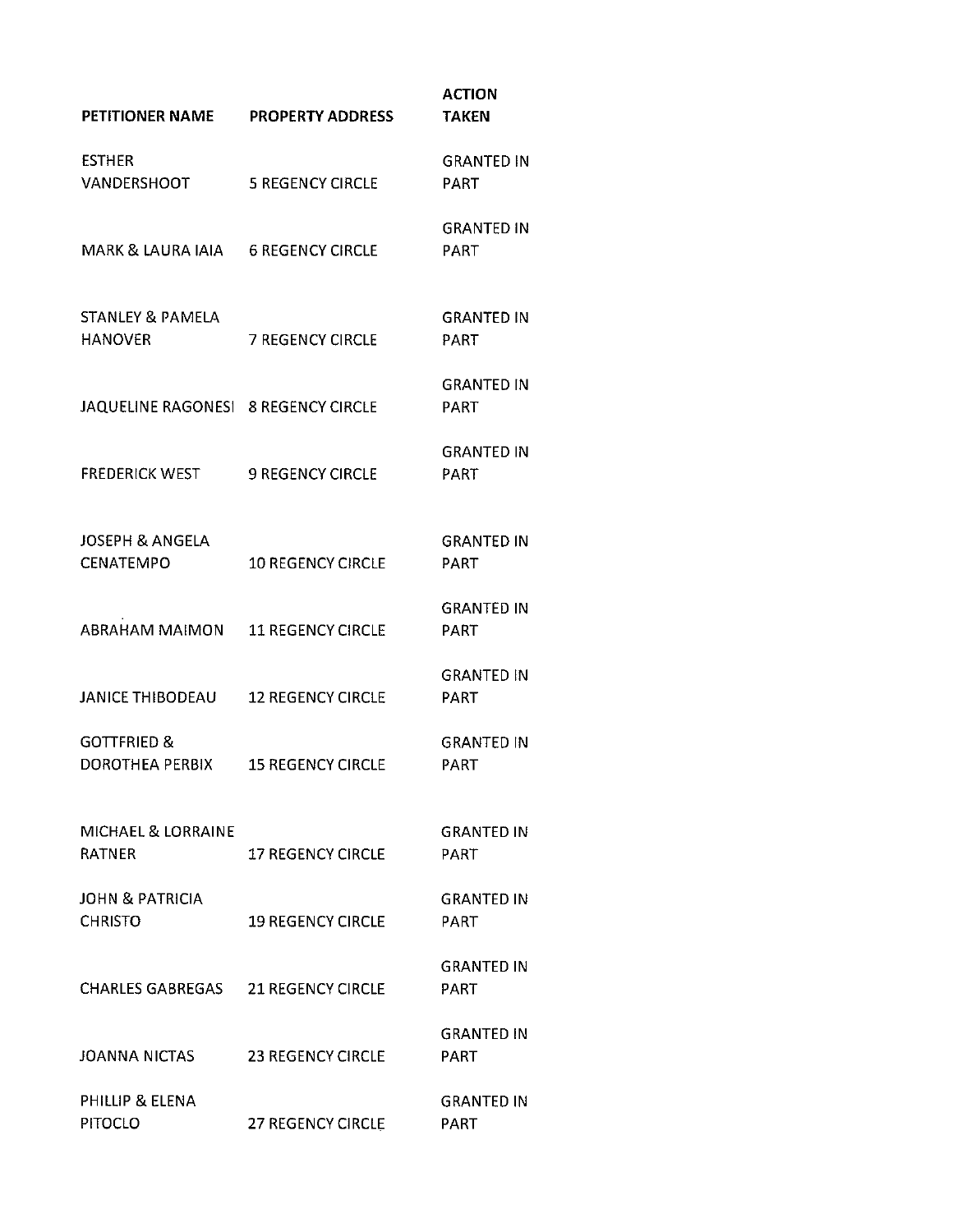| PETITIONER NAME                               | <b>PROPERTY ADDRESS</b>   | <b>ACTION</b><br><b>TAKEN</b>    |
|-----------------------------------------------|---------------------------|----------------------------------|
| <b>JERRY &amp; CHARLENE</b><br><b>TERRELL</b> | <b>25 REGENCY CIRCLE</b>  | <b>GRANTED IN</b><br><b>PART</b> |
| MITCHELL RABIN                                | <b>29 REGENCY CIRCLE</b>  | <b>GRANTED IN</b><br>PART        |
| PETER ALBERT VAN ZYL 31 REGENCY CIRCLE        |                           | <b>GRANTED IN</b><br><b>PART</b> |
| SANDRA BREYAN                                 | <b>33 REGENCY CIRCLE</b>  | <b>GRANTED IN</b><br><b>PART</b> |
| <b>RAYMOND &amp; DIANE</b><br><b>CUMMINGS</b> | <b>37 REGENCY CIRCLE</b>  | GRANTED IN<br><b>PART</b>        |
| <b>CAROLE ANN</b><br><b>MAXWELL</b>           | <b>39 REGENCY CIRECLE</b> | <b>GRANTED IN</b><br><b>PART</b> |
| SAMUEL MILLER                                 | <b>40 REGENCY CIRCLE</b>  | <b>GRANTED IN</b><br><b>PART</b> |
| WILLIAM & LINDA<br>BLASÉ                      | <b>41 REGENCY CIRCLE</b>  | <b>GRANTED IN</b><br>PART        |
| SAMUEL & SUSAN LEK 42 REGENCY CIRCLE          |                           | <b>GRANTED IN</b><br>PART        |
| <b>PAUL &amp; THERESE</b><br><b>GIACOBBE</b>  | <b>43 REGENCY CIRCLE</b>  | <b>GRANTED IN</b><br><b>PART</b> |
| <b>NOEL FEARON</b>                            | <b>44 REGENCY CIRCLE</b>  | <b>GRANTED IN</b><br>PART        |
| GEOFFREY GLADSTEIN 45 REGENCY CIRCLE          |                           | <b>GRANTED IN</b><br>PART        |
| <b>CATHERINE M</b><br><b>MIRANTI</b>          | <b>46 REGENCY CIRCLE</b>  | GRANTED IN<br>PART               |
| ROSALIND TOBIN                                | <b>47 REGENCY CIRCLE</b>  | <b>GRANTED IN</b><br><b>PART</b> |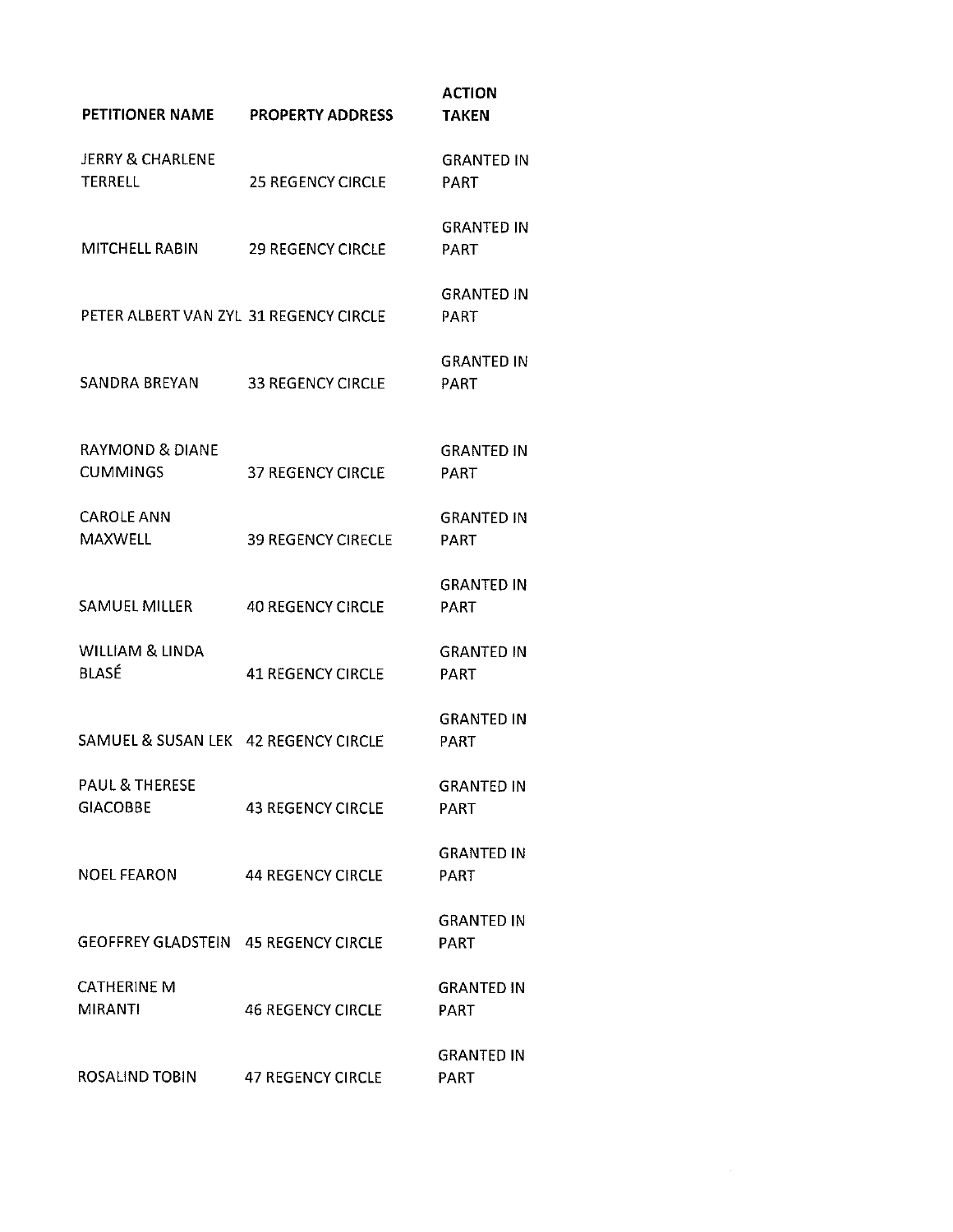| PETITIONER NAME                                             | <b>PROPERTY ADDRESS</b>                          | <b>ACTION</b><br><b>TAKEN</b>    |
|-------------------------------------------------------------|--------------------------------------------------|----------------------------------|
| <b>JOSEPH &amp; LINDA</b><br><b>LUCIANO</b>                 | <b>49 REGENCY CIRCLE</b>                         | <b>GRANTED IN</b><br><b>PART</b> |
| <b>ANTHONY &amp;</b><br>MARYANN FISCHETTI 51 REGENCY CIRCLE |                                                  | <b>GRANTED IN</b><br>PART        |
| <b>MELVIN &amp; MASSIMO</b><br><b>MILLER</b>                | <b>53 REGENCY CIRCLE</b>                         | <b>GRANTED IN</b><br><b>PART</b> |
| SUZANNE<br>SANBORNOCHESKEY 55 REGENCY CIRCLE                |                                                  | <b>GRANTED IN</b><br><b>PART</b> |
| <b>RALPH &amp; MARILYN</b><br><b>PARENTE</b>                | <b>57 REGENCY CIRCLE</b>                         | <b>GRANTED IN</b><br><b>PART</b> |
| ALLETTA RAUCCI TR                                           | <b>59 REGENCY CIRCLE</b>                         | <b>GRANTED IN</b><br><b>PART</b> |
| MARGARET QUINN                                              | <b>61 REGENCY CIRCLE</b>                         | <b>GRANTED IN</b><br><b>PART</b> |
| GLEN A CANNER<br><b>EXECUTOR</b>                            | 220 FITCH'S PASS<br>TRUMBULL, CT 06611           | <b>GRANTED IN</b><br><b>PART</b> |
| MARY SEYMOUR                                                | <b>682 WHITE PLAINS RD</b><br>TRUMBULL, CT 06611 | TBD                              |
| <b>BEANIE'S FRIENDS LLC</b>                                 | 5520 PARK AVE STE 202<br>TRUMBULL, CT 06611      |                                  |
|                                                             |                                                  | TBD                              |
| DAYNA POISELLA & 4780 MADISON AVE<br>DOUGLAS MILLER         | TRUMBULL, CT 06611                               | <b>DISMISSED</b>                 |
| RONALD &<br>MARGHERITA GROSSO TRUMBULL, CT 06611            | 350 DANIELS FARM RD                              | <b>DISMISSED</b>                 |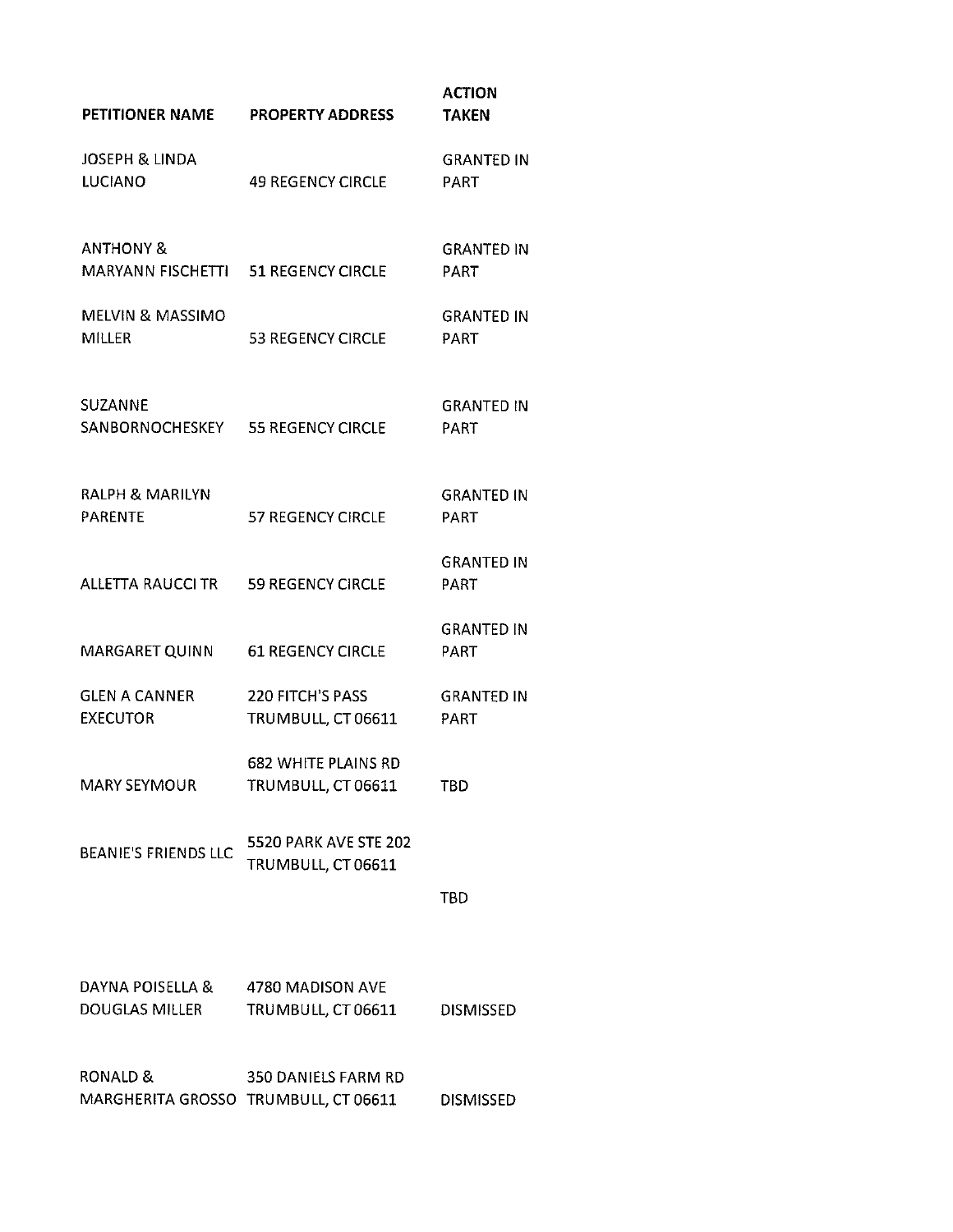| <b>PROPERTY ADDRESS</b>                                               | <b>ACTION</b><br><b>TAKEN</b>                         |
|-----------------------------------------------------------------------|-------------------------------------------------------|
| 81 ROOSEVELT DRIVE<br>TRUMBULL, CT 06611                              | <b>DISMISSED</b>                                      |
| TRUMBULL CENTER<br><b>1 DANIELS FARM ROAD</b><br>TRUMBULL, CT 06611   | <b>DISMISSED</b>                                      |
| <b>10 TAITS MILL ROAD</b><br>TRUMBULL, CT 06611<br>170 GOVERNOR       | <b>DISMISSED</b>                                      |
| TRUMBULL, CT 06611                                                    | <b>DISMISSED</b>                                      |
| <b>61 SUZANNE CIRCLE</b><br>TURMBULL, CT 06611                        | <b>DISMISSED</b>                                      |
| C/O PETER DINARDO<br><b>59 CATHERINE STREET</b><br>TRUMBULL, CT 06611 | <b>DISMISSED</b>                                      |
| POMONA GARDENS<br>80 FOX ROAD TRUMBULL, GRANTED IN<br>CT 06611        | <b>PART</b>                                           |
| POMONA GARDENS 74 POMONA ROAD<br>TRUMBULL, CT 06611                   | <b>GRANTED IN</b><br>PART                             |
| <b>123 GOVERNOR</b><br>TRUMBULL WAY<br>TRUMBULL, CT 06611             | <b>DISMISSED</b>                                      |
| 6546 MAIN ST TRUMBULL,<br>CT 06611                                    | TBD                                                   |
| <b>29 VALLEY VIEW ROAD</b><br>TRUMBULL, CT 06611                      | <b>TBD</b>                                            |
| 80 MERRITT BLVD<br>TRUMBULL, CT 06611                                 | CANCELLED/DI<br>SMISSED                               |
| TRUMBULL, CT 06611                                                    | <b>DISMISSED</b>                                      |
| TRUMBULL, CT 06611                                                    | <b>GRANTED IN</b><br>PART                             |
|                                                                       | TRUMBULL WAY,<br>16 DANUBE DR<br><b>8 LAKE AVENUE</b> |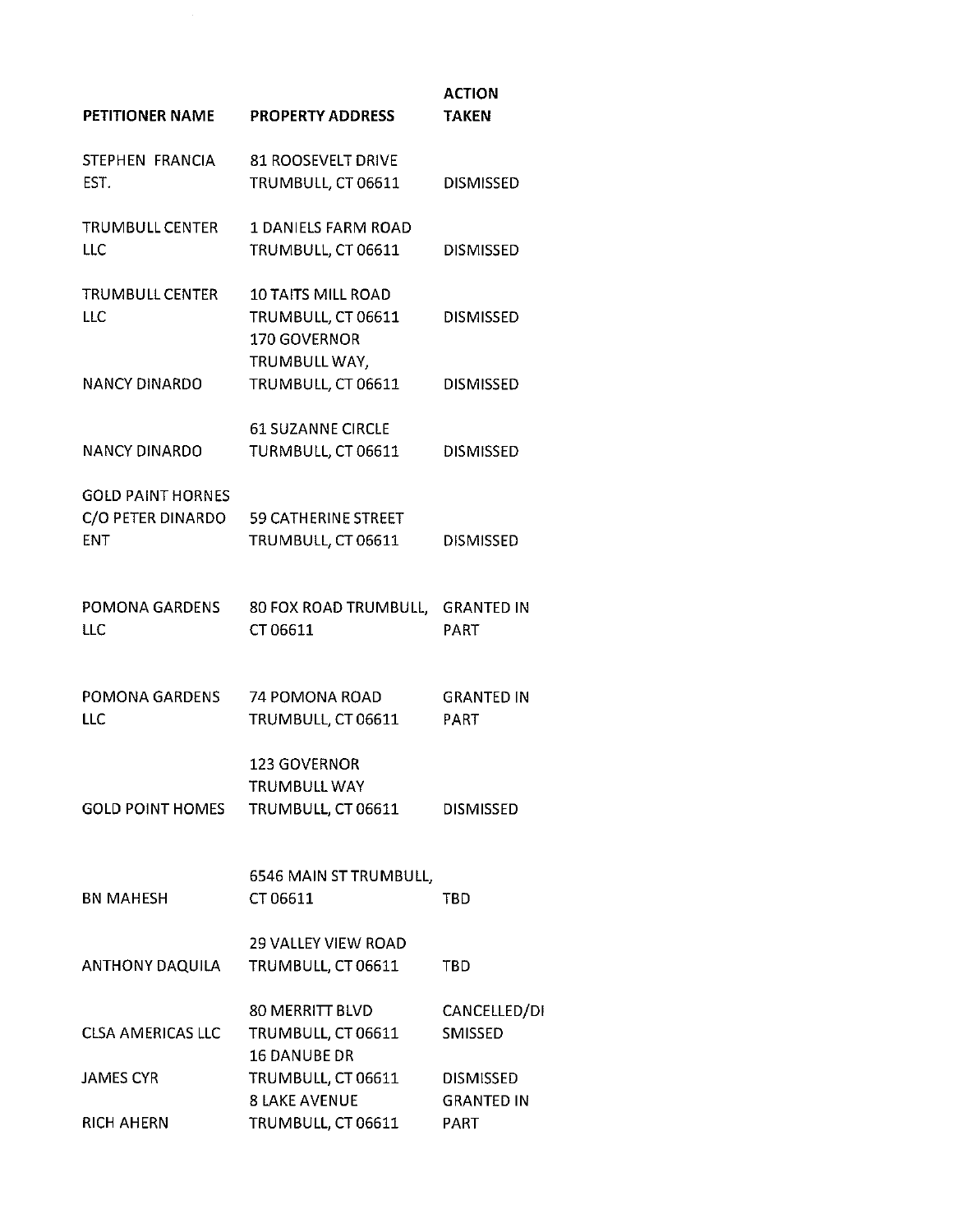| PETITIONER NAME                                  | <b>PROPERTY ADDRESS</b>        | <b>ACTION</b><br><b>TAKEN</b> |
|--------------------------------------------------|--------------------------------|-------------------------------|
|                                                  | <b>1549 HUNTINGTON TPKE</b>    |                               |
| <b>MARK SCHROEDER</b>                            | TRUMBULL, CT 06611             | <b>DISMISSED</b>              |
| TIMOTHY HEALY & LEA 22 CARRIAGE DRIVE            |                                |                               |
| <b>GARCIA</b>                                    | TRUMBULL, CT 06611             | <b>DISMISSED</b>              |
| <b>ATHANASIOS</b>                                | 130 SEELEY ROAD                |                               |
| <b>PAPASTAVROS</b>                               | TRUMBULL, CT 06611             | <b>DISMISSED</b>              |
|                                                  | 1102 WOODLAND HILLS            |                               |
|                                                  | DRIVE TRUMBULL, CT             |                               |
| <b>PUNEET KUMAR</b><br><b>JOSEPH &amp; MARIE</b> | 06611<br><b>21 WINDING WAY</b> | <b>DISMISSED</b>              |
| <b>ELENA CRUPI</b>                               | TRUMBULL, CT 06611             | <b>DISMISSED</b>              |
|                                                  | 41 WOODLAWN DR                 |                               |
| <b>CANDASE DUNN</b>                              | TRUMBULL, CT 06611             | <b>DISMISSED</b>              |
|                                                  |                                | NO                            |
|                                                  | 865 DANIELS FARM ROAD          | SHOW/DISMIS                   |
| <b>SEAN WILSON</b>                               | TRUMBULL, CT 06611             | <b>SED</b>                    |
|                                                  | <b>6 OLD DIKE ROAD</b>         |                               |
| <b>RUIZENG</b>                                   | TRUMBULL, CT 06611             | <b>DISMISSED</b>              |
|                                                  |                                | NO.                           |
|                                                  | 24 GORHAM PLACE                | SHOW/DISMIS                   |
| GIOVANNI LAUREANO                                | TRUMBULL, CT                   | <b>SED</b>                    |
|                                                  |                                | NO.                           |
|                                                  | <b>449 SHELTON ROAD</b>        | SHOW/DISMIS                   |
| ZAI YAN ZHU                                      | TRUMBULL, CT 06611             | <b>SED</b>                    |
|                                                  | <b>19 MARATHON ROAD</b>        | CANCELLED/DI                  |
| TIMOTHY MCENANEY                                 | <b>TRUMBULL CT</b>             | SMISSED                       |
|                                                  | <b>15 BOBWHITE LANE</b>        |                               |
| <b>GEORGE MILANO</b>                             | TRUMBULL, CT 06611             | <b>DISMISSED</b>              |
|                                                  | <b>142 WHITE PLAINS ROAD</b>   |                               |
| KHALED ELEITHY                                   | TRUMBULL, CT 06611             | <b>DISMISSED</b>              |
|                                                  | <b>29 PRIMROSE DR</b>          |                               |
| GREGORY PROCACCINI TRUMBULL, CT 06611            |                                | <b>DISMISSED</b>              |
|                                                  | <b>32 WOODRIDGE CIRCLE</b>     |                               |
| DEAN LEDERFEIND                                  | TRUMBULL, CT 06611             | <b>DISMISSED</b>              |
|                                                  | <b>7 CENTURY DRIVE</b>         |                               |
| YOUSHENG WANG                                    | TRUMBULL, CT 06611             | <b>DISMISSED</b>              |
|                                                  | <b>87 MERRIMAC DRIVE</b>       |                               |
| WAYNE BOSLER                                     | TRUMBULL, CT 06611             | <b>DISMISSED</b>              |
| SUSAN & JONATHON                                 | <b>45 WOOLSLEY AVENUE</b>      |                               |
| LAFRANCE                                         | TRUMBULL, CT 06611             | <b>DISMISSED</b>              |
| DAVID & KATHLEEN                                 | <b>111 SHELTON ROAD</b>        |                               |
| <b>GILLIS</b>                                    | TRUMBULL, CT 06611             | <b>GRANTED</b>                |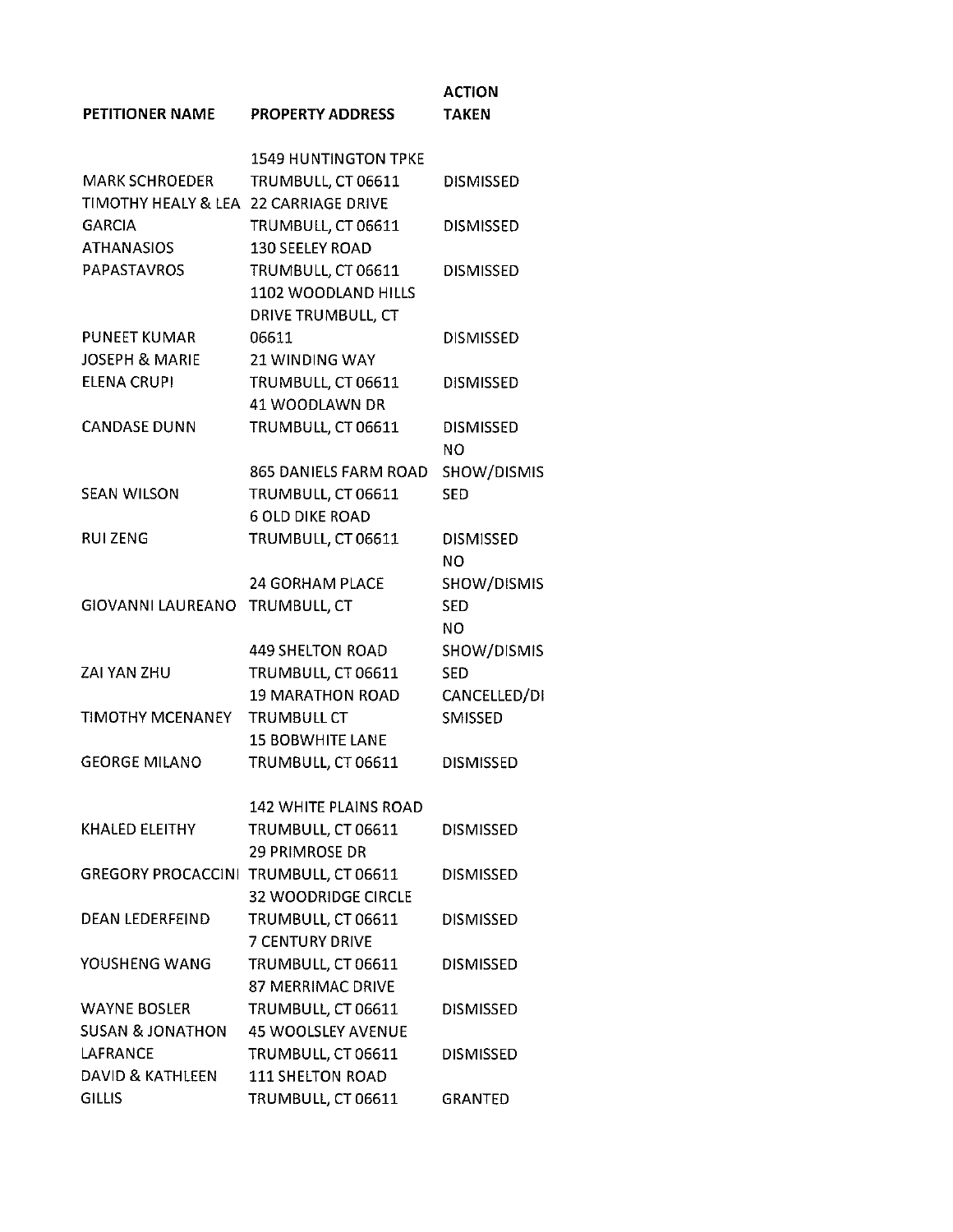|                              |                              | <b>ACTION</b>          |
|------------------------------|------------------------------|------------------------|
| PETITIONER NAME              | <b>PROPERTY ADDRESS</b>      | <b>TAKEN</b>           |
|                              | 1420 SYLVAN AVENUE           |                        |
| ALLAN T ZAGLAUER             | TRUMBULL, CT 06611           | <b>DISMISSED</b>       |
|                              | <b>318 STONEBRIDGE LANE</b>  |                        |
| DONNA ETENBERG               | TRUMBULL, CT 06614           | <b>DISMISSED</b>       |
| SREETULASI                   | <b>12 WALKER ROAD</b>        |                        |
| <b>AKKENAPALLY</b>           | TRUMBULL, CT 06611           | <b>DISMISSED</b>       |
| MALGORZATA &                 | 90 FRELMA DRIVE              |                        |
| WLADYSLAW PTASZEK            | TRUMBULL, CT 06611           | <b>DISMISSED</b>       |
|                              | <b>35 WASHINGTON STREET</b>  |                        |
| <b>JOSEPH SEMINARO</b>       | TRUMBULL, CT 06611           | <b>DISMISSED</b>       |
| STEVEN & JANE                | <b>69 PEACEFUL VALLEY RD</b> |                        |
| <b>HELFGOTT</b>              | TRUMBULL, CT 06611           | <b>DISMISSED</b><br>NO |
|                              | <b>26 SEELEY ROAD</b>        | SHOW/DISMIS            |
| <b>JAMES MCDONALD</b>        | TRUMBULL, CT 06611           | <b>SED</b>             |
|                              | <b>33 OAKLAND DRIVE</b>      |                        |
| <b>MILDRED MOLTAS</b>        | TRUMBULL, CT 06611           | <b>DISMISSED</b>       |
| <b>BARBARA &amp; THOMAS</b>  | <b>16 TWIN CIRCLE</b>        |                        |
| <b>WHELAN</b>                | TRUMBULL, CT 06611           | <b>DISMISSED</b>       |
| <b>BARBARA &amp; THOMAS</b>  | 716 WHITE PLAINS RD          |                        |
| <b>WHELAN</b>                | TRUMBULL, CT 06611           | <b>DISMISSED</b>       |
|                              | <b>19 CLASSIC DRIVE</b>      |                        |
| <b>OKEY ORAEDU</b>           | TRUMBULL, CT 06611           | <b>DISMISSED</b>       |
|                              | <b>115 TECHNOLOGY DRIVE</b>  |                        |
| TRIPLE CROWN CT              | <b>UNIT C102</b>             | TBD                    |
|                              | <b>20 WINDING WAY</b>        |                        |
| MARSHA GOLDMAN               | TRUMBULL, CT 06611.          | <b>DISMISSED</b>       |
| PRIYA & ANTHONY D            | <b>327 STONEBRIDGE LANE</b>  |                        |
| <b>DSOUZA</b>                | TRUMBULL, CT 06611           | <b>DISMISSED</b>       |
|                              | 28 MCADOO AVENUE             |                        |
| <b>LEONARD B COHEN</b>       | TRUMBULL, CT 06611           | <b>DISMISSED</b><br>NO |
|                              | 372 SHELTON RD               | SHOW/DISMIS            |
| <b>PATRICI GROGAN</b>        | TRUMBULL, CT 06611           | <b>SED</b>             |
|                              |                              | <b>NO</b>              |
| <b>ANNA MARIE &amp; ERIC</b> | 288 PARK LANE                | SHOW/DISMIS            |
| PANGILINAN                   | TRUMBULL, CT 06611           | <b>SED</b>             |
|                              | <b>645 ORCHARD STREET</b>    |                        |
| PETER FOCHI                  | TRUMBULL, CT 06611           | <b>DISMISSED</b>       |
|                              | 65 TAIT RD TRUMBULL, CT      | CANCELLED/DI           |
| <b>HENRY YVONNE</b>          | 06611                        | <b>SMISSED</b>         |

 $\mathcal{L}^{\mathcal{L}}(\mathcal{L}^{\mathcal{L}})$  and  $\mathcal{L}^{\mathcal{L}}(\mathcal{L}^{\mathcal{L}})$  and  $\mathcal{L}^{\mathcal{L}}(\mathcal{L}^{\mathcal{L}})$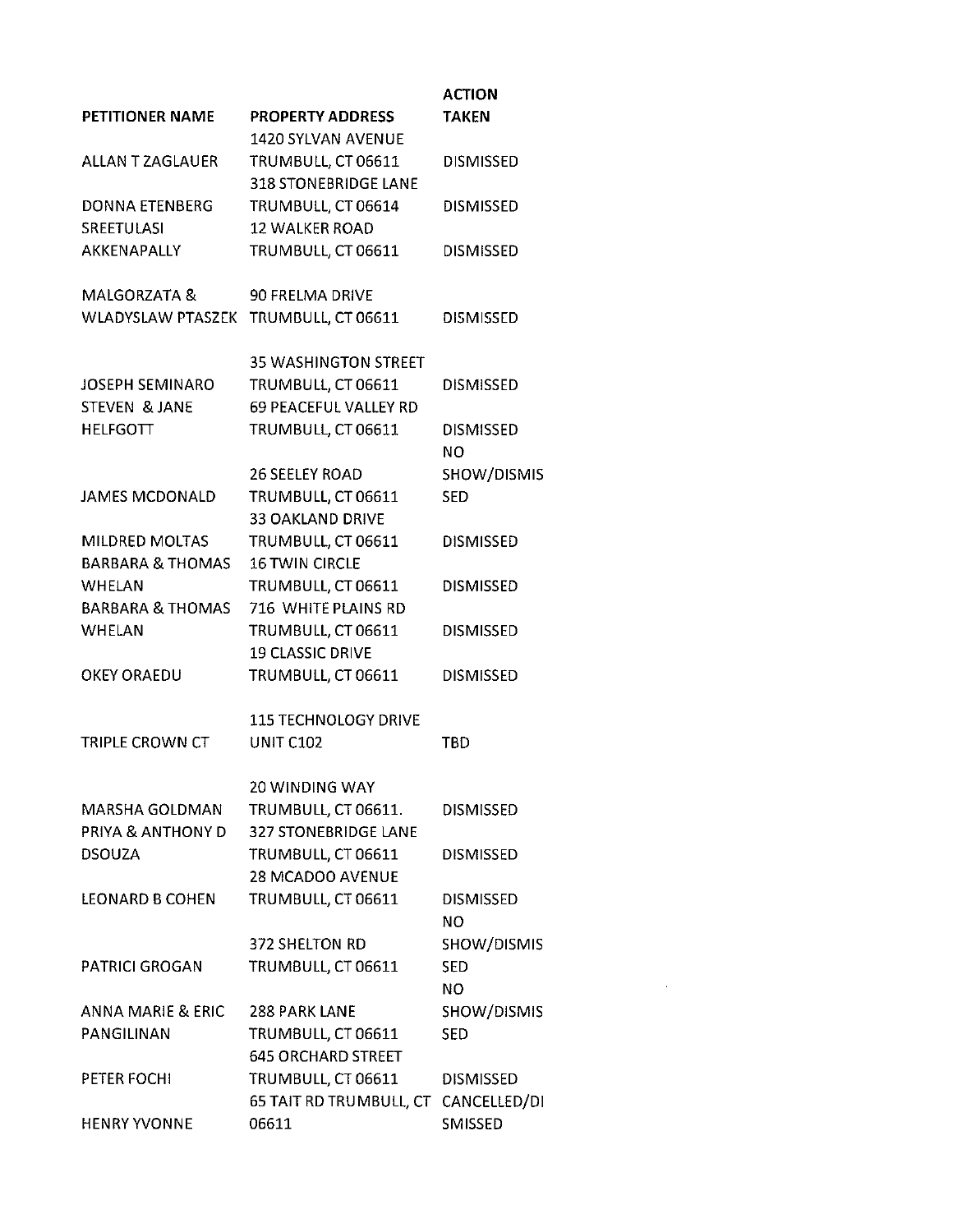|                          |                            | <b>ACTION</b>     |
|--------------------------|----------------------------|-------------------|
| <b>PETITIONER NAME</b>   | <b>PROPERTY ADDRESS</b>    | <b>TAKEN</b>      |
|                          | 10 CANDLEWOOD RD           |                   |
| DAVID COX                | TRUMBULL, CT 06611         | <b>DISMISSED</b>  |
|                          | <b>29 ZEPHYR ROAD</b>      | <b>GRANTED IN</b> |
| DAVID REDMAN             | TRUMBULL, CT 06611         | PART              |
|                          | <b>29 GRANDVIEW DR</b>     |                   |
| <b>SUSAN BROWN</b>       | TRUMBULL, CT 06611         | <b>DISMISSED</b>  |
| YARON RAM / HHR          |                            |                   |
| <b>DESIGN</b>            | 21 SUNSET AVE              |                   |
| ARCHITECTURAL            | TRUMBULL, CT 06611         | <b>DISMISSED</b>  |
|                          | <b>26 SPINNING WHEEL</b>   |                   |
|                          | ROAD TRUMBULL, CT          |                   |
| <b>LARRY UBALDI</b>      | 06611                      | <b>DISMISSED</b>  |
|                          | 91 STERLING ROAD           |                   |
| PATSY NOTARICOLA         | TRUMBULL, CT               | <b>DISMISSED</b>  |
|                          | <b>48 LONG HILL PLACE</b>  |                   |
| <b>GENIEVE MOLGARD</b>   | TRUMBULL, CT 06611         | <b>DISMISSED</b>  |
|                          | <b>78 HORSE TAVER ROAD</b> |                   |
| TIM & PAT MCAULEY        | TRUMBULL, CT 06611         | <b>DISMISSED</b>  |
|                          | <b>15 SCIORTINO ROAD</b>   | <b>GRANTED IN</b> |
| <b>JANICE CHASE</b>      | TRUMBULL, CT 06611         | PART              |
|                          | 32 COTTAGE ST              | <b>GRANTED IN</b> |
| <b>MARY BLUDNICKI</b>    | TRUMBULL, CT 06611         | <b>PART</b>       |
|                          |                            | NO.               |
|                          | <b>4 ARAGON DRIVE</b>      | SHOW/DISMIS       |
| ANDRES DEJESUS           | TRUMBULL, CT 06611         | <b>SED</b>        |
|                          | 7 FOX ROAD TRUMBULL,       |                   |
| <b>WENDY SHAMBRA</b>     | CT 06611                   | <b>CANCELLED</b>  |
|                          | <b>257 PINEWOOD TRAIL</b>  |                   |
| <b>ANNE FERS</b>         | TRUMBULL, CT 06611         | CANCELLED         |
|                          | 1 CENTURY DR TRUMBULL,     |                   |
| DAVID ALBRIGHT           | CT 06611                   | <b>DISMISSED</b>  |
|                          | 7 TAM TASHUA DR            |                   |
| <b>BRUCE COLLINS</b>     | TRUMBULL, CT 06611         | <b>DISMISSED</b>  |
| <b>SARA MERRICK-</b>     |                            |                   |
| <b>ALBANO&amp; JESSE</b> | <b>45 OLD GREEN ROAD</b>   |                   |
| <b>SCHOCK</b>            | TRUMBULL, CT 06611         | <b>DISMISSED</b>  |
|                          | 7 WOODCREST ROAD           |                   |
| <b>KEITH RONGEY</b>      | TRUMBULL, CT 06611         | CANCELLED         |
|                          |                            | NO                |
|                          | <b>293 EDISON ROAD</b>     | SHOW/DISMIS       |
| <b>ARLENE FANALI</b>     | TRUMBULL, CT 06611         | <b>SED</b>        |
|                          | 1057 DANIELS FARM RD       |                   |
| <b>JIANBING HUANG</b>    | TRUMBULL, CT 06611         | <b>DISMISSED</b>  |